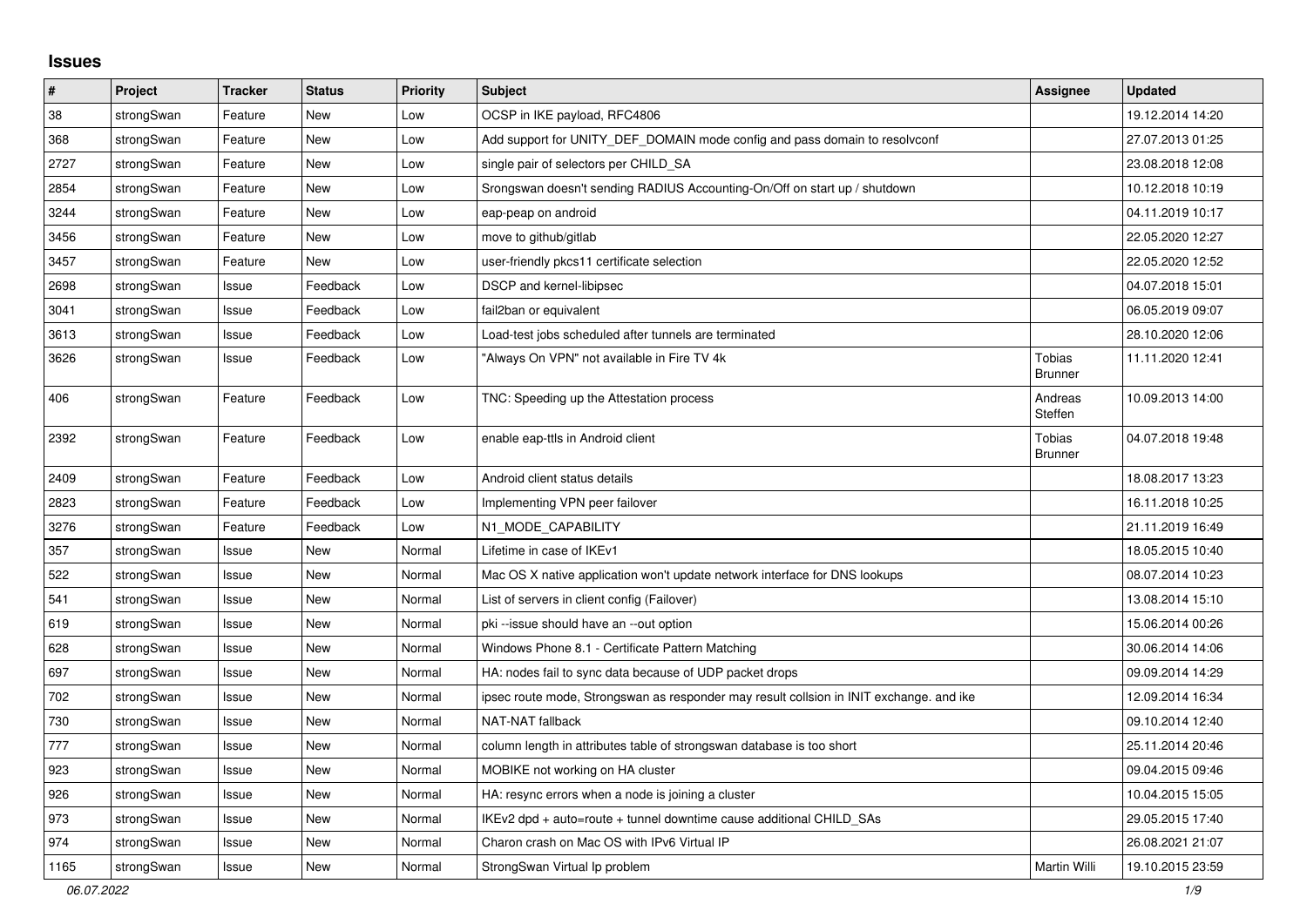| #    | Project    | <b>Tracker</b> | <b>Status</b> | <b>Priority</b> | <b>Subject</b>                                                                                           | <b>Assignee</b> | <b>Updated</b>   |
|------|------------|----------------|---------------|-----------------|----------------------------------------------------------------------------------------------------------|-----------------|------------------|
| 1271 | strongSwan | Issue          | New           | Normal          | X.509 UTF-8 support                                                                                      |                 | 17.01.2016 14:39 |
| 1289 | strongSwan | Issue          | <b>New</b>    | Normal          | HA plugin should sync last sent packet                                                                   |                 | 01.02.2016 13:59 |
| 2112 | strongSwan | Issue          | New           | Normal          | Broadcast packets are not relayed from Lan to Vpn clilent                                                |                 | 14.09.2016 14:18 |
| 2178 | strongSwan | Issue          | New           | Normal          | ha and updown                                                                                            |                 | 01.12.2016 13:53 |
| 2260 | strongSwan | Issue          | <b>New</b>    | Normal          | Number of CHILD_SA for a single connection grows over time                                               |                 | 28.02.2017 13:46 |
| 2432 | strongSwan | Issue          | New           | Normal          | PLUTO_ME can be different for up-client and down-client                                                  |                 | 21.09.2017 11:57 |
| 2464 | strongSwan | Issue          | New           | Normal          | How to Loadbalance strongswan IPsec via NGINX?                                                           |                 | 12.11.2017 19:16 |
| 2671 | strongSwan | Issue          | New           | Normal          | Passing user-supplied cerificate file names to charon-nm is problematic                                  |                 | 23.05.2018 21:27 |
| 2682 | strongSwan | Issue          | <b>New</b>    | Normal          | IMV/IMC (re)Attestation                                                                                  |                 | 07.06.2018 21:25 |
| 2691 | strongSwan | Issue          | <b>New</b>    | Normal          | Strongswan and KSOFTIRQ cpu utilization                                                                  |                 | 26.06.2018 14:34 |
| 2701 | strongSwan | Issue          | New           | Normal          | Low bandwidth when Iperfing data thorugh IPSEC tunnel                                                    |                 | 07.07.2020 13:38 |
| 3298 | strongSwan | Issue          | New           | Normal          | strategies to improve strongswan performance per single SA                                               |                 | 23.12.2019 14:05 |
| 3326 | strongSwan | Issue          | New           | Normal          | update custom routing table (table 220 by default) with new routes if new networks and routes<br>appear  |                 | 10.02.2020 12:01 |
| 3545 | strongSwan | Issue          | <b>New</b>    | Normal          | Configuration model for multiple-VRF tunnel endpoints                                                    |                 | 18.08.2020 13:50 |
| 87   | strongSwan | Feature        | New           | Normal          | <b>IPsec Multicast Support</b>                                                                           |                 | 19.12.2014 14:20 |
| 215  | strongSwan | Feature        | New           | Normal          | strongswan NetworkManager plugin: make the "normal" ipsec configuration usable                           |                 | 12.08.2012 04:47 |
| 312  | strongSwan | Feature        | <b>New</b>    | Normal          | Feature Request: Option to limit or disable sending of ADDITIONAL_*_ADDRESS list for MOBIKE<br>Responder |                 | 13.03.2013 19:19 |
| 640  | strongSwan | Feature        | New           | Normal          | Provide an init once() abstraction layer                                                                 |                 | 10.07.2014 15:10 |
| 641  | strongSwan | Feature        | <b>New</b>    | Normal          | kernel-iph virtual IP support and IKE routing lookups ignoring IPsec routes                              |                 | 10.07.2014 15:11 |
| 642  | strongSwan | Feature        | New           | Normal          | Windows Named Pipe stream and service                                                                    |                 | 10.07.2014 15:11 |
| 643  | strongSwan | Feature        | New           | Normal          | CNG/Bcrypt native Windows crypto plugin                                                                  |                 | 10.07.2014 15:12 |
| 644  | strongSwan | Feature        | New           | Normal          | Non-monolithic Windows build                                                                             |                 | 10.07.2014 15:12 |
| 645  | strongSwan | Feature        | New           | Normal          | Support HeapAlloc() and friends in leak-detective                                                        |                 | 10.07.2014 15:12 |
| 746  | strongSwan | Feature        | <b>New</b>    | Normal          | Different radius server(s) for accounting                                                                |                 | 22.10.2014 12:23 |
| 766  | strongSwan | Feature        | New           | Normal          | Make retransmit settings tunable by connection                                                           |                 | 14.11.2014 10:02 |
| 927  | strongSwan | Feature        | New           | Normal          | Charon: Implement route events and add an consumer in updown plugin                                      |                 | 11.04.2015 12:02 |
| 930  | strongSwan | Feature        | New           | Normal          | Option to have non-sequential v6 roadwarrior addresses                                                   |                 | 12.01.2016 16:36 |
| 1057 | strongSwan | Feature        | New           | Normal          | conn switching based on eap identity                                                                     |                 | 24.03.2020 10:14 |
| 1081 | strongSwan | Feature        | New           | Normal          | Active/standby VPN Gateway Failover                                                                      |                 | 21.08.2015 22:01 |
| 1207 | strongSwan | Feature        | New           | Normal          | Add more than 2 hosts support to HA plugin and make it configurable                                      |                 | 08.12.2015 05:05 |
| 1251 | strongSwan | Feature        | New           | Normal          | FreeBSD HA                                                                                               |                 | 11.01.2016 22:01 |
| 1265 | strongSwan | Feature        | New           | Normal          | An option to disable NAT-T                                                                               |                 | 23.06.2021 19:41 |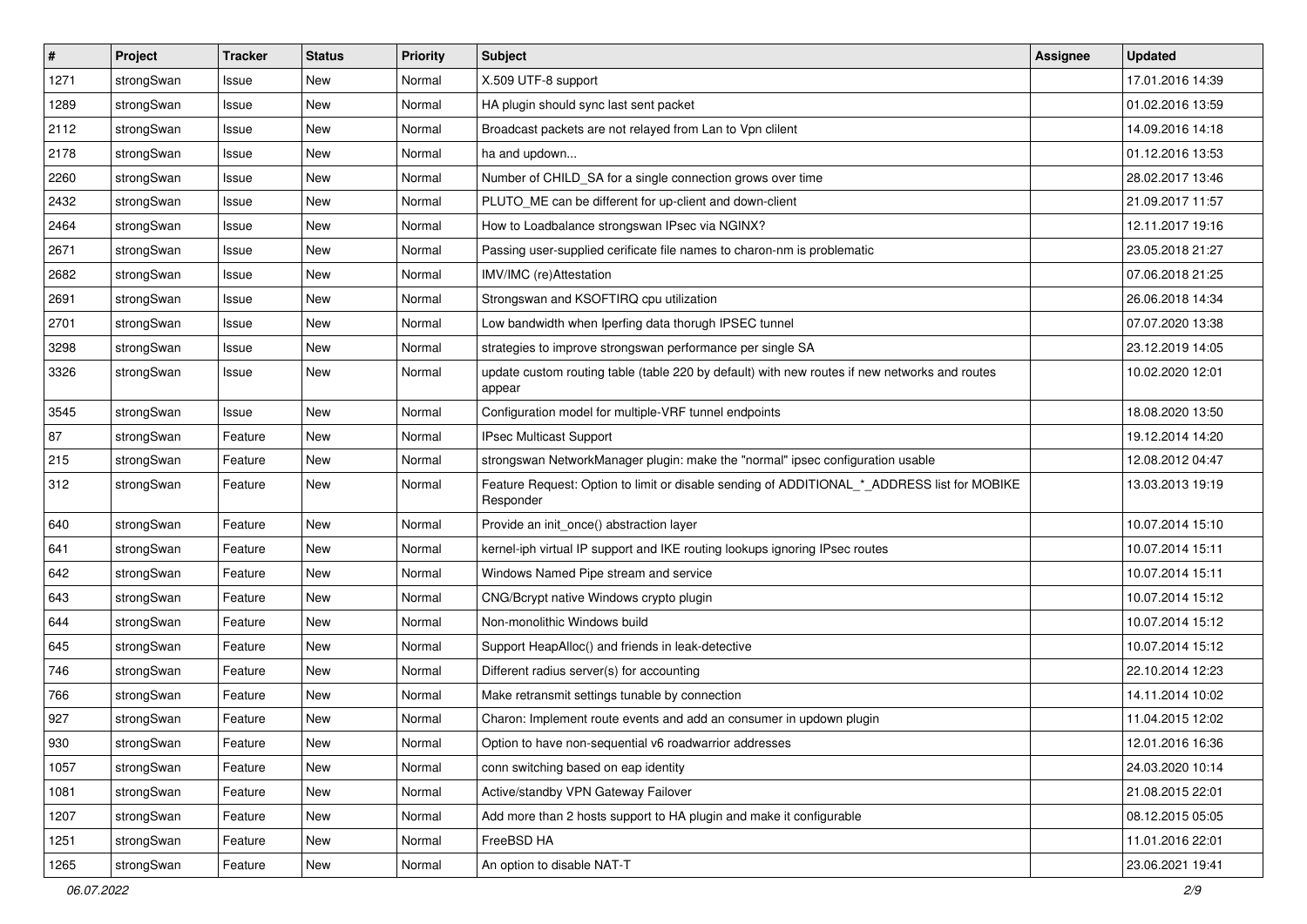| $\vert$ # | Project    | <b>Tracker</b> | <b>Status</b> | <b>Priority</b> | <b>Subject</b>                                                                                                                                          | <b>Assignee</b>                 | <b>Updated</b>   |
|-----------|------------|----------------|---------------|-----------------|---------------------------------------------------------------------------------------------------------------------------------------------------------|---------------------------------|------------------|
| 2361      | strongSwan | Feature        | <b>New</b>    | Normal          | Import .sswan files from NetworkManager                                                                                                                 |                                 | 12.06.2017 15:25 |
| 2707      | strongSwan | Feature        | <b>New</b>    | Normal          | More attributes taken/translated from radius attributes                                                                                                 |                                 | 14.07.2018 15:21 |
| 3075      | strongSwan | Feature        | New           | Normal          | <b>IPsec Labelling</b>                                                                                                                                  |                                 | 29.05.2019 17:09 |
| 3398      | strongSwan | Feature        | New           | Normal          | Android client - allow configuring eap_id with EAP-TLS                                                                                                  |                                 | 06.04.2020 23:19 |
| 3441      | strongSwan | Feature        | New           | Normal          | [Android] Lock modification of VPN configurations on work devices                                                                                       |                                 | 11.05.2020 10:00 |
| 3651      | strongSwan | Feature        | New           | Normal          | Support for FC-SP-2                                                                                                                                     |                                 | 07.01.2021 20:04 |
| 129       | strongSwan | Feature        | Assigned      | Normal          | Relations between ike/child/peer_cfg                                                                                                                    | Martin Willi                    | 06.02.2012 10:50 |
| 173       | strongSwan | Feature        | Assigned      | Normal          | Support for IP address ranges in traffic selectors                                                                                                      | Tobias<br><b>Brunner</b>        | 14.06.2012 11:31 |
| 2189      | strongSwan | Feature        | Assigned      | Normal          | Support RFC 8229: TCP Encapsulation of IKE and IPsec Packets                                                                                            | Tobias<br><b>Brunner</b>        | 05.06.2020 19:48 |
| 352       | strongSwan | Issue          | Feedback      | Normal          | unable to allocate SPIs from kernel when running 32 bit binaries on 64 bit Linux                                                                        |                                 | 17.04.2018 14:59 |
| 359       | strongSwan | Issue          | Feedback      | Normal          | <b>Mediation Server Connection</b>                                                                                                                      | <b>Tobias</b><br><b>Brunner</b> | 16.07.2013 16:25 |
| 404       | strongSwan | Issue          | Feedback      | Normal          | TNC: Update HowTos and implement some compilation flag checking                                                                                         | Andreas<br>Steffen              | 10.09.2013 13:58 |
| 462       | strongSwan | Issue          | Feedback      | Normal          | strongswan android app can not use on android 4.4 OS                                                                                                    | Tobias<br><b>Brunner</b>        | 06.01.2014 13:07 |
| 482       | strongSwan | Issue          | Feedback      | Normal          | NAT-NAT connection                                                                                                                                      | <b>Tobias</b><br><b>Brunner</b> | 09.10.2014 12:37 |
| 542       | strongSwan | Issue          | Feedback      | Normal          | Nesting tunnels                                                                                                                                         | Andreas<br>Steffen              | 07.03.2014 09:22 |
| 552       | strongSwan | Issue          | Feedback      | Normal          | move pki tool to ipsecdir                                                                                                                               | Tobias<br><b>Brunner</b>        | 14.04.2014 13:52 |
| 817       | strongSwan | Issue          | Feedback      | Normal          | IKEv2 IPv6 Router Advertisement                                                                                                                         |                                 | 27.03.2020 17:14 |
| 1157      | strongSwan | Issue          | Feedback      | Normal          | Message ID overflow RFC 5996 2.2                                                                                                                        |                                 | 12.10.2015 13:52 |
| 1276      | strongSwan | Issue          | Feedback      | Normal          | Threading: ext-auth hook blocks any other connection attempt                                                                                            |                                 | 27.01.2016 12:28 |
| 1334      | strongSwan | Issue          | Feedback      | Normal          | Version 5.3.5, duplicated tunnel aftr IKE_SA rekeyed                                                                                                    |                                 | 10.03.2016 11:06 |
| 1338      | strongSwan | Issue          | Feedback      | Normal          | problem with changing esp algorithm in strongswan                                                                                                       |                                 | 10.03.2016 18:23 |
| 1383      | strongSwan | Issue          | Feedback      | Normal          | How to limit the amount of the installed Child_SAs                                                                                                      |                                 | 08.04.2016 11:20 |
| 1422      | strongSwan | Issue          | Feedback      | Normal          | IKEv1: IKE_SA reauth vs. CHILD_SA rekey race prevents IKE_SA reauthentication in time                                                                   |                                 | 20.04.2016 15:06 |
| 1456      | strongSwan | Issue          | Feedback      | Normal          | Missing Tunnel-Client-Endpoint & Tunnel-Server-Endpoint AVP in RADIUS Accounting Start/Stop<br>messages                                                 |                                 | 11.05.2016 11:54 |
| 2077      | strongSwan | Issue          | Feedback      | Normal          | Grace period before reassigning offline IP lease                                                                                                        |                                 | 06.10.2017 10:44 |
| 2110      | strongSwan | Issue          | Feedback      | Normal          | Remote Identity (IDr) in IKE AUTH Response is sent as hex-encoded binary value instead of text<br>when setting leftid to type KEY_ID (leftid=@#xxxxxxx) |                                 | 13.09.2016 21:42 |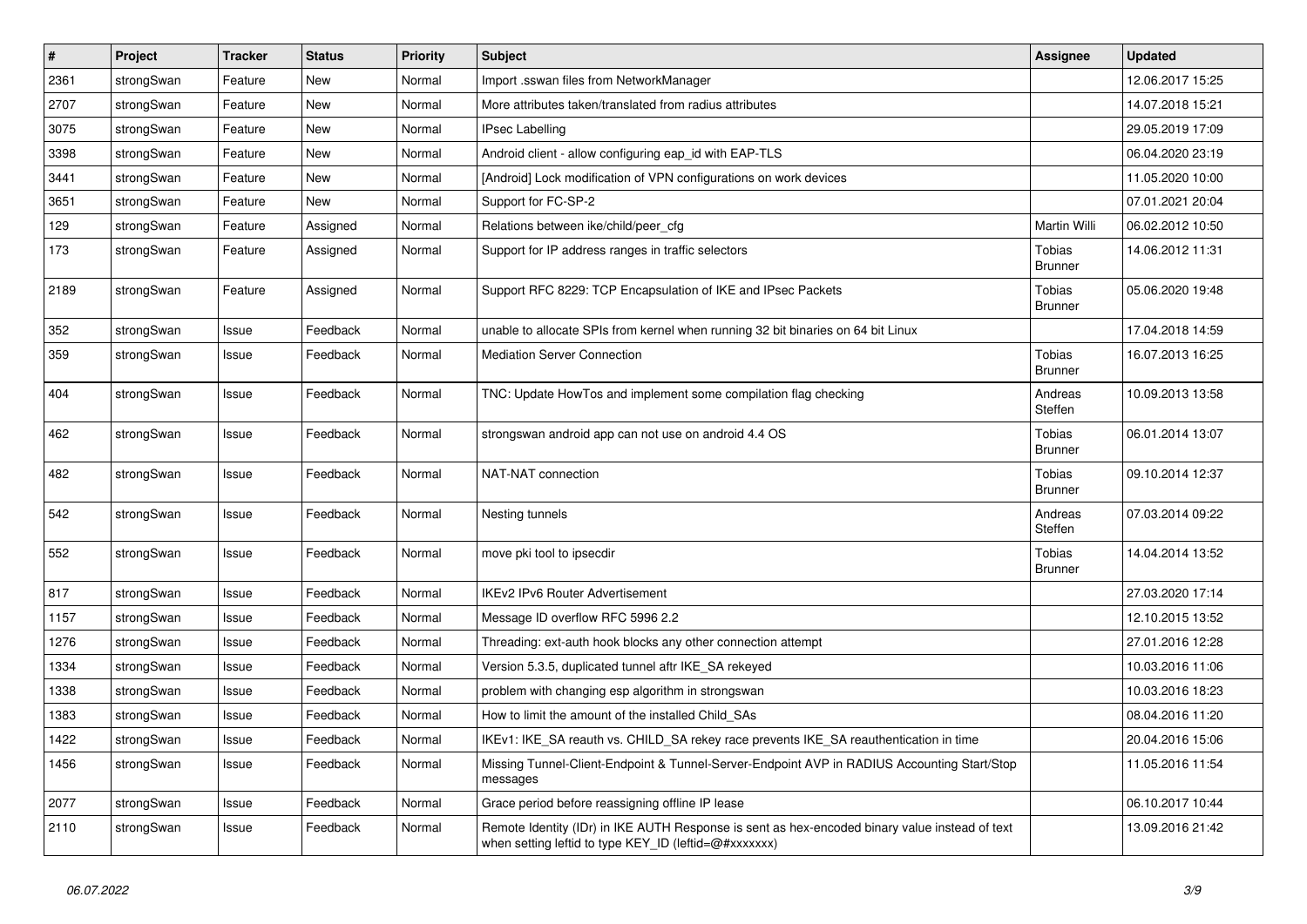| $\vert$ # | Project    | <b>Tracker</b> | <b>Status</b> | <b>Priority</b> | <b>Subject</b>                                                                                              | Assignee      | <b>Updated</b>   |
|-----------|------------|----------------|---------------|-----------------|-------------------------------------------------------------------------------------------------------------|---------------|------------------|
| 2160      | strongSwan | Issue          | Feedback      | Normal          | support for opportunistic encryption                                                                        |               | 06.05.2020 10:32 |
| 2184      | strongSwan | Issue          | Feedback      | Normal          | configuration with multiple RSA keys                                                                        |               | 14.12.2016 13:09 |
| 2203      | strongSwan | Issue          | Feedback      | Normal          | Protecting symetric traffic using high availability in gateway to gateway setup (both active)               |               | 15.02.2017 14:20 |
| 2319      | strongSwan | Issue          | Feedback      | Normal          | gives up trying to bring up connection after DNS SERVFAIL                                                   |               | 08.05.2017 15:41 |
| 2357      | strongSwan | Issue          | Feedback      | Normal          | How to initiate IPsec SA Transport Mode without IKE?                                                        |               | 18.01.2021 18:36 |
| 2394      | strongSwan | Issue          | Feedback      | Normal          | IP is not assigned after re-authentication                                                                  |               | 04.08.2017 19:03 |
| 2400      | strongSwan | Issue          | Feedback      | Normal          | Is DPD supposed to detect dead tunnel, or dead IKE instance                                                 |               | 11.01.2019 22:53 |
| 2411      | strongSwan | Issue          | Feedback      | Normal          | VPN server name resolution is done via overlay DNS server upon IKE disconnect                               |               | 22.08.2017 10:42 |
| 2446      | strongSwan | Issue          | Feedback      | Normal          | Traffic loss during IKE reauth despite make-before-break enabled                                            |               | 27.11.2017 17:12 |
| 2493      | strongSwan | Issue          | Feedback      | Normal          | Pkcs11 Plugin Returns w/Bogus Return Code                                                                   | Jordan Hrycaj | 12.12.2017 15:58 |
| 2494      | strongSwan | Issue          | Feedback      | Normal          | Problems With 64bit Slot IDs With Pkcs11 Plugin                                                             | Jordan Hrycaj | 12.12.2017 16:03 |
| 2560      | strongSwan | Issue          | Feedback      | Normal          | Duplicate CA cert requests sent                                                                             |               | 28.02.2018 10:54 |
| 2580      | strongSwan | Issue          | Feedback      | Normal          | [CFG] handling xx attribute failed in Android or Ubuntu, but works in macOS                                 |               | 09.03.2018 17:49 |
| 2618      | strongSwan | Issue          | Feedback      | Normal          | Query regarding assignment of Tunnel IP                                                                     |               | 09.04.2018 10:57 |
| 2621      | strongSwan | Issue          | Feedback      | Normal          | Android: VPN connection stops working, strongSwan shows Connected                                           |               | 06.07.2018 13:06 |
| 2678      | strongSwan | Issue          | Feedback      | Normal          | Phase 1 issue                                                                                               |               | 07.06.2018 20:06 |
| 2726      | strongSwan | Issue          | Feedback      | Normal          | Strongswan selects wrong source IP                                                                          |               | 23.08.2018 13:38 |
| 2750      | strongSwan | Issue          | Feedback      | Normal          | setting WFP SA SPI failed: 0x80320035                                                                       |               | 27.05.2019 11:59 |
| 2816      | strongSwan | Issue          | Feedback      | Normal          | order of DNS entries is reversed in /etc/resolv.conf                                                        |               | 06.11.2018 10:41 |
| 2835      | strongSwan | Issue          | Feedback      | Normal          | Rekeyed SA can't be deleted in standby node                                                                 |               | 19.12.2018 02:52 |
| 2870      | strongSwan | Issue          | Feedback      | Normal          | DNS resolution outside of tunnel if DNS server is in remote TS                                              |               | 22.01.2019 11:06 |
| 2958      | strongSwan | Issue          | Feedback      | Normal          | Trap policies with unspecified remote IP covering multiple specific ports constantly produce new<br>IKE_SAs |               | 11.03.2019 15:03 |
| 2964      | strongSwan | Issue          | Feedback      | Normal          | Route to IKE Gateway Fails to Update Under Particular Configuration                                         |               | 13.03.2019 10:38 |
| 2966      | strongSwan | Issue          | Feedback      | Normal          | Problems with large amount of subnets in leftsubnet configuration                                           |               | 02.04.2019 10:35 |
| 3072      | strongSwan | Issue          | Feedback      | Normal          | Windows 10: setting WFP SA SPI fails with error 0x80320014                                                  |               | 29.05.2019 14:34 |
| 3097      | strongSwan | Issue          | Feedback      | Normal          | charon restart behaviour                                                                                    |               | 24.06.2019 16:09 |
| 3122      | strongSwan | Issue          | Feedback      | Normal          | Strongswan software iterupts                                                                                |               | 18.07.2019 02:27 |
| 3151      | strongSwan | Issue          | Feedback      | Normal          | Forecast stops forwarding multicast                                                                         |               | 26.08.2019 14:06 |
| 3154      | strongSwan | Issue          | Feedback      | Normal          | signature validation failed only with sha2                                                                  |               | 20.08.2019 11:51 |
| 3254      | strongSwan | Issue          | Feedback      | Normal          | Log level in android level                                                                                  |               | 08.11.2019 08:36 |
| 3268      | strongSwan | Issue          | Feedback      | Normal          | Traffic disruption -- policy-based VPN to AWS VPN service                                                   |               | 15.11.2019 16:53 |
| 3282      | strongSwan | Issue          | Feedback      | Normal          | Android VPN client keeps retrying in airplane mode                                                          |               | 29.11.2019 16:06 |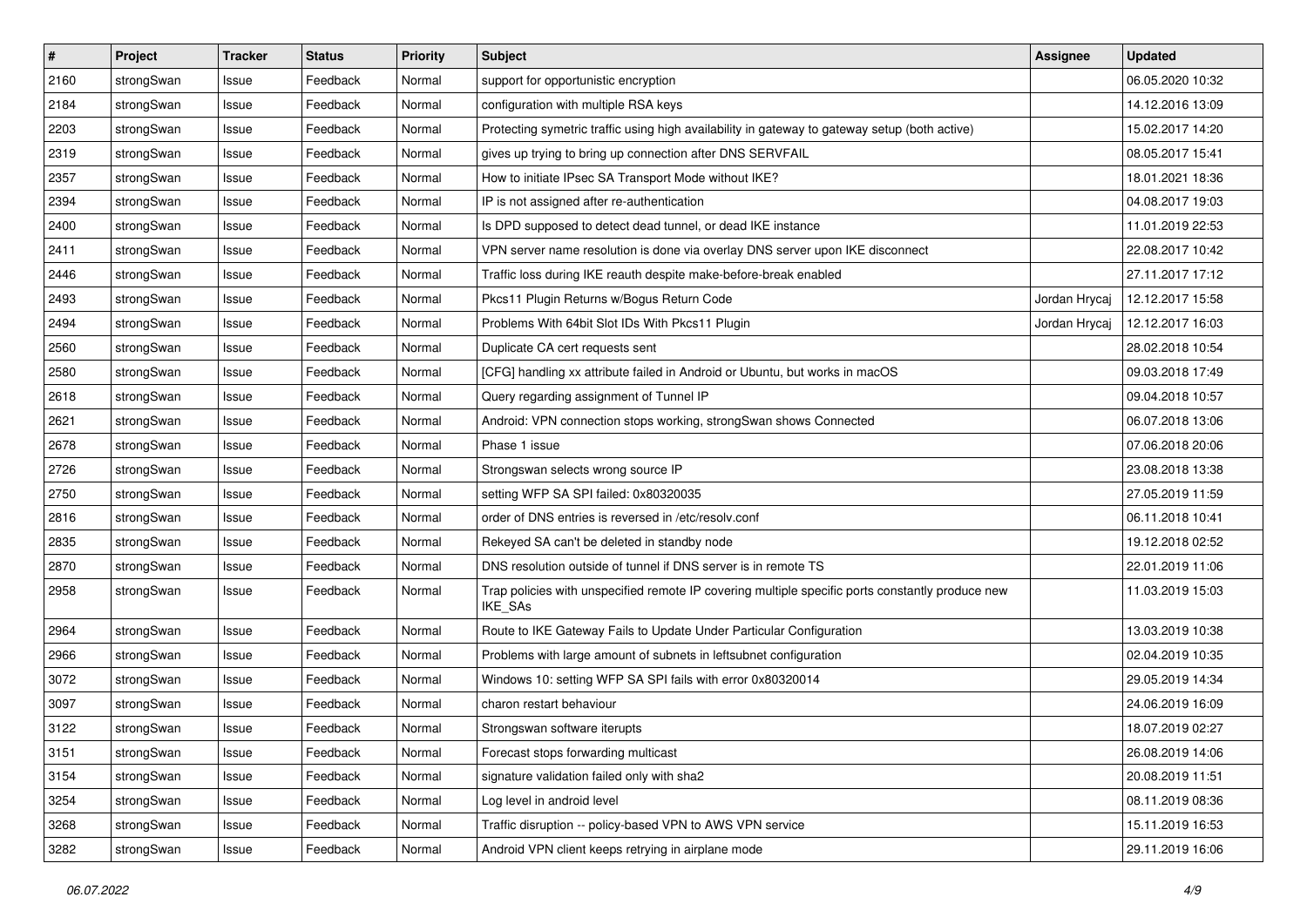| $\pmb{\#}$ | Project    | <b>Tracker</b> | <b>Status</b> | <b>Priority</b> | <b>Subject</b>                                                                          | Assignee                 | <b>Updated</b>   |
|------------|------------|----------------|---------------|-----------------|-----------------------------------------------------------------------------------------|--------------------------|------------------|
| 3291       | strongSwan | Issue          | Feedback      | Normal          | IPSec IKEv2 Client to VPN service 2                                                     | Tobias<br><b>Brunner</b> | 16.08.2020 12:58 |
| 3304       | strongSwan | Issue          | Feedback      | Normal          | Found unsupported critical X.509 extension: X509v3 Name Constraints                     |                          | 13.01.2020 14:50 |
| 3307       | strongSwan | Issue          | Feedback      | Normal          | Probable non compliance with RFC 7296 wrt traffic selector narrowing?                   |                          | 14.01.2020 16:19 |
| 3342       | strongSwan | Issue          | Feedback      | Normal          | Certain fields in Storngswan on Firestick4K are not editable                            |                          | 20.02.2020 09:36 |
| 3366       | strongSwan | Issue          | Feedback      | Normal          | Uninstall "any" trap policy if start_action=trap with virtual IPs is used               |                          | 13.03.2020 14:57 |
| 3377       | strongSwan | Issue          | Feedback      | Normal          | Interface ID not configured during HA synchronization                                   |                          | 18.03.2020 10:15 |
| 3389       | strongSwan | Issue          | Feedback      | Normal          | Child SAs not getting created after rekeying                                            |                          | 30.03.2020 15:45 |
| 3392       | strongSwan | Issue          | Feedback      | Normal          | mark=%unique and no Internet-connection with VPN                                        |                          | 31.07.2020 15:26 |
| 3400       | strongSwan | lssue          | Feedback      | Normal          | Windows 10 IKEv2 rekeying fails                                                         |                          | 16.04.2020 17:08 |
| 3403       | strongSwan | Issue          | Feedback      | Normal          | IKEv2 natd false detection                                                              |                          | 09.04.2020 14:19 |
| 3442       | strongSwan | Issue          | Feedback      | Normal          | Apply policy based on network interface in transport mode                               |                          | 13.05.2020 10:53 |
| 3490       | strongSwan | Issue          | Feedback      | Normal          | Selecting incorrect auth mode for IKEv1                                                 |                          | 21.07.2020 21:26 |
| 3496       | strongSwan | Issue          | Feedback      | Normal          | Route-based VPN - transport mode                                                        |                          | 11.02.2021 09:55 |
| 3498       | strongSwan | Issue          | Feedback      | Normal          | FreeBSD + dhcp+farp plugin                                                              |                          | 22.01.2021 10:44 |
| 3499       | strongSwan | Issue          | Feedback      | Normal          | ISAKMP Signature hash algorithm / EAP-TLS Authentification                              |                          | 30.06.2020 10:40 |
| 3500       | strongSwan | Issue          | Feedback      | Normal          | swanctl --list-cert not listing all certs                                               |                          | 29.06.2020 15:25 |
| 3516       | strongSwan | Issue          | Feedback      | Normal          | Close IKE_SA after expiry without rekey/reauth                                          |                          | 20.07.2020 19:32 |
| 3536       | strongSwan | lssue          | Feedback      | Normal          | When Create multiple tunnels restart ipsec service will establish fail.                 |                          | 03.09.2020 13:58 |
| 3537       | strongSwan | Issue          | Feedback      | Normal          | IPv6 Packets are not transferred from server to client through IPSec using RPC protocol |                          | 01.09.2020 12:50 |
| 3552       | strongSwan | Issue          | Feedback      | Normal          | Internet disconnects after once VPN is established                                      |                          | 30.08.2020 05:35 |
| 3558       | strongSwan | Issue          | Feedback      | Normal          | deleting half open IKE_SA with x.x.x.x after timeout with iOS device                    |                          | 05.09.2020 21:23 |
| 3560       | strongSwan | Issue          | Feedback      | Normal          | PSK tunnel working - Cert fails with fragmention errors                                 | Tobias<br><b>Brunner</b> | 11.09.2020 14:15 |
| 3561       | strongSwan | Issue          | Feedback      | Normal          | Azure P2S VPN Linux connection error                                                    |                          | 15.09.2020 12:22 |
| 3564       | strongSwan | Issue          | Feedback      | Normal          | Out of order packets are generated if strong swan is running on multiple cores          |                          | 16.09.2020 10:01 |
| 3565       | strongSwan | Issue          | Feedback      | Normal          | Filtering out logs or plugin in to do so                                                |                          | 16.09.2020 11:45 |
| 3566       | strongSwan | Issue          | Feedback      | Normal          | Number of simultaneous connections limited to 1000 in a cluster                         |                          | 18.09.2020 09:46 |
| 3568       | strongSwan | Issue          | Feedback      | Normal          | vpn connection is unstable                                                              |                          | 23.09.2020 16:28 |
| 3573       | strongSwan | Issue          | Feedback      | Normal          | ike2 and transit traffic                                                                |                          | 05.10.2020 10:55 |
| 3575       | strongSwan | Issue          | Feedback      | Normal          | Tunnel of IPv6 Over IPv4 not accespting Jumbo Packets                                   |                          | 23.09.2020 16:44 |
| 3576       | strongSwan | Issue          | Feedback      | Normal          | strongswan on openwrt virtual ip inside ipsec tunnel                                    |                          | 25.09.2020 17:01 |
| 3577       | strongSwan | Issue          | Feedback      | Normal          | StrongSwan Connection adding and deleting over network.                                 |                          | 28.09.2020 15:13 |
| 3578       | strongSwan | Issue          | Feedback      | Normal          | ipsec connection to FortiClient VPN                                                     |                          | 28.09.2020 15:08 |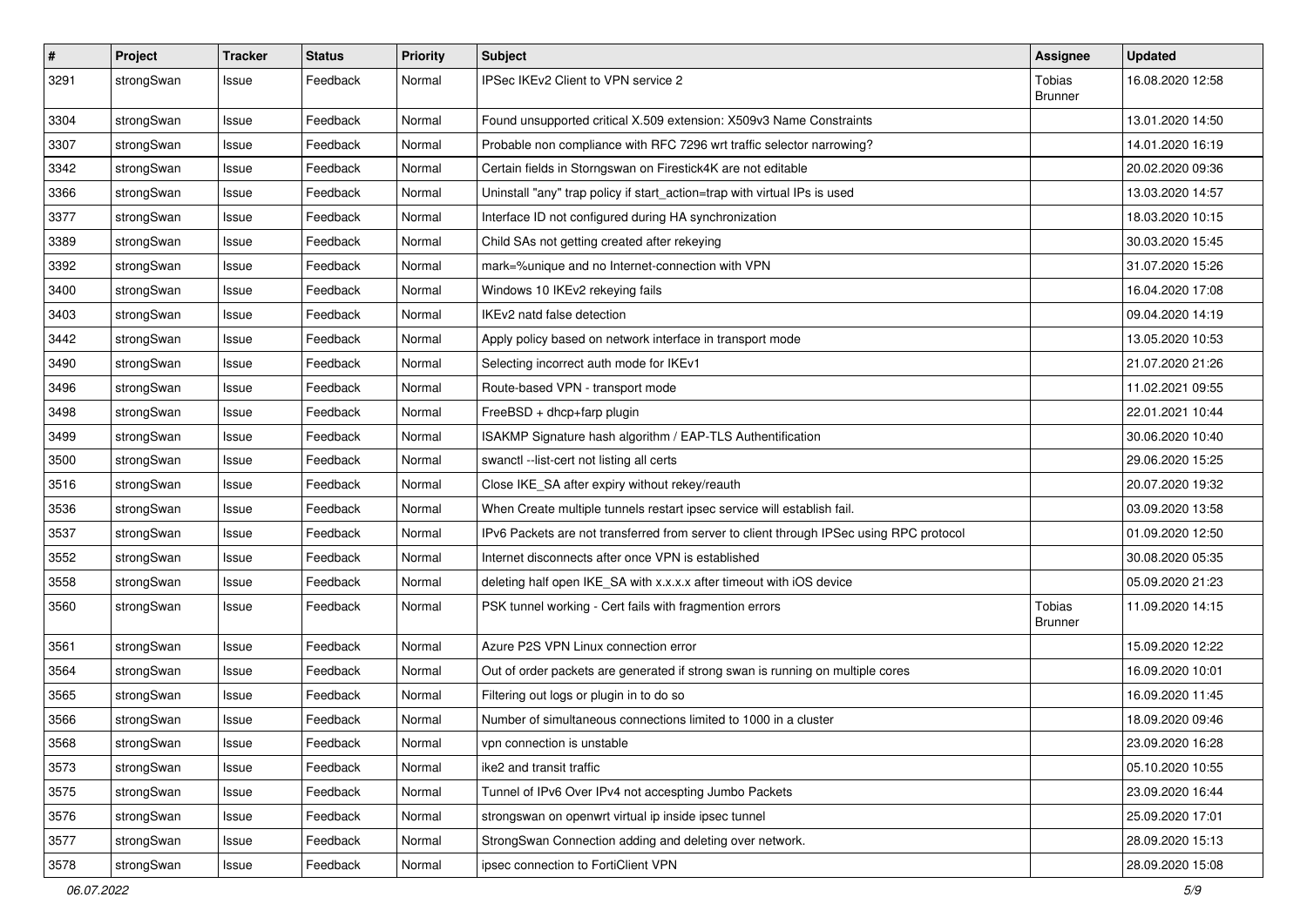| $\pmb{\#}$ | Project    | <b>Tracker</b> | <b>Status</b> | <b>Priority</b> | <b>Subject</b>                                                                                               | Assignee                 | <b>Updated</b>   |
|------------|------------|----------------|---------------|-----------------|--------------------------------------------------------------------------------------------------------------|--------------------------|------------------|
| 3580       | strongSwan | Issue          | Feedback      | Normal          | encapsulation and packets not routing into tunnel problems                                                   |                          | 02.10.2020 10:03 |
| 3584       | strongSwan | Issue          | Feedback      | Normal          | Separate ipsec.conf file per conn and separate ipsec.secrets file per conn                                   | Tobias<br><b>Brunner</b> | 30.09.2020 17:06 |
| 3588       | strongSwan | Issue          | Feedback      | Normal          | VPN setup over 4G                                                                                            |                          | 08.10.2020 14:13 |
| 3592       | strongSwan | Issue          | Feedback      | Normal          | Tunnel reported as established but log show "found encrypted payload, but no transform set"                  |                          | 20.10.2020 10:37 |
| 3593       | strongSwan | Issue          | Feedback      | Normal          | Need variable tracking make_before_break state into updown scripts                                           |                          | 13.10.2020 09:59 |
| 3594       | strongSwan | Issue          | Feedback      | Normal          | How to see the traffic at ESP in UDP SPIs and forwarding rule                                                | Tobias<br><b>Brunner</b> | 15.10.2020 13:57 |
| 3596       | strongSwan | Issue          | Feedback      | Normal          | no issuer certificate found for                                                                              |                          | 21.10.2020 03:27 |
| 3597       | strongSwan | Issue          | Feedback      | Normal          | IPSec Client on CentOS 8 - Can't connect using ShrewSoft VPN config file                                     |                          | 21.10.2020 16:38 |
| 3598       | strongSwan | Issue          | Feedback      | Normal          | swanctl on Windows: Support aborting execution                                                               |                          | 19.10.2020 15:01 |
| 3603       | strongSwan | Issue          | Feedback      | Normal          | dns issue in config mode                                                                                     |                          | 20.10.2020 11:50 |
| 3604       | strongSwan | lssue          | Feedback      | Normal          | Email Notification on down status                                                                            |                          | 21.10.2020 10:54 |
| 3606       | strongSwan | Issue          | Feedback      | Normal          | Using ipsec tunnel from "foreign" subnet                                                                     | Noel Kuntze              | 26.10.2020 12:23 |
| 3607       | strongSwan | Issue          | Feedback      | Normal          | statusall option reports transport established two or three times per IP at start-up                         |                          | 27.10.2020 16:48 |
| 3609       | strongSwan | Issue          | Feedback      | Normal          | Potential DNS server IP address conflicts                                                                    |                          | 26.10.2020 11:12 |
| 3610       | strongSwan | Issue          | Feedback      | Normal          | farp plugin conflicts with DHCP service                                                                      |                          | 26.10.2020 18:06 |
| 3611       | strongSwan | Issue          | Feedback      | Normal          | Unable to Send Traffic Using NAT on EC2 Instance                                                             |                          | 27.10.2020 16:35 |
| 3614       | strongSwan | Issue          | Feedback      | Normal          | Certificate renewal for about to expire certificates                                                         |                          | 30.10.2020 13:30 |
| 3616       | strongSwan | Issue          | Feedback      | Normal          | With Strongswan 5.7.2, unique=never not allowing multiple clients to establish tunnels with same<br>identity |                          | 05.11.2020 12:32 |
| 3617       | strongSwan | Issue          | Feedback      | Normal          | full-offload swanctl.conf                                                                                    |                          | 03.11.2020 17:24 |
| 3618       | strongSwan | Issue          | Feedback      | Normal          | Use side-band to configure strongswan's                                                                      |                          | 09.11.2020 10:38 |
| 3620       | strongSwan | Issue          | Feedback      | Normal          | L2TP/IPSEC ipsec.conf setting                                                                                | Tobias<br><b>Brunner</b> | 12.11.2020 10:14 |
| 3625       | strongSwan | Issue          | Feedback      | Normal          | Always on VPN when the client is on the same LAN as the VPN server                                           |                          | 10.11.2020 18:45 |
| 3628       | strongSwan | Issue          | Feedback      | Normal          | Constant `retransmit` while establishing CHILD_SA                                                            |                          | 16.11.2020 10:14 |
| 3629       | strongSwan | Issue          | Feedback      | Normal          | IPSec enc only on specific dport/proto                                                                       |                          | 16.11.2020 10:04 |
| 3630       | strongSwan | Issue          | Feedback      | Normal          | The certificate is loaded but not used.                                                                      |                          | 18.11.2020 10:29 |
| 3636       | strongSwan | Issue          | Feedback      | Normal          | Tor behind VPN                                                                                               | Tobias<br><b>Brunner</b> | 23.11.2020 14:09 |
| 3640       | strongSwan | Issue          | Feedback      | Normal          | Problem surfing via VPN form Android APK on a sepcific Mobile Operator                                       |                          | 26.11.2020 11:43 |
| 3642       | strongSwan | Issue          | Feedback      | Normal          | How to distinguish encapsulated packets from different interfaces                                            |                          | 30.11.2020 09:38 |
| 3643       | strongSwan | Issue          | Feedback      | Normal          | Strongswan and FRR NHRP                                                                                      |                          | 01.12.2020 10:55 |
| 3647       | strongSwan | Issue          | Feedback      | Normal          | Is it possible to receive INTERNAL_IP4_SUBNET attributes in updown scripts                                   |                          | 02.12.2020 17:06 |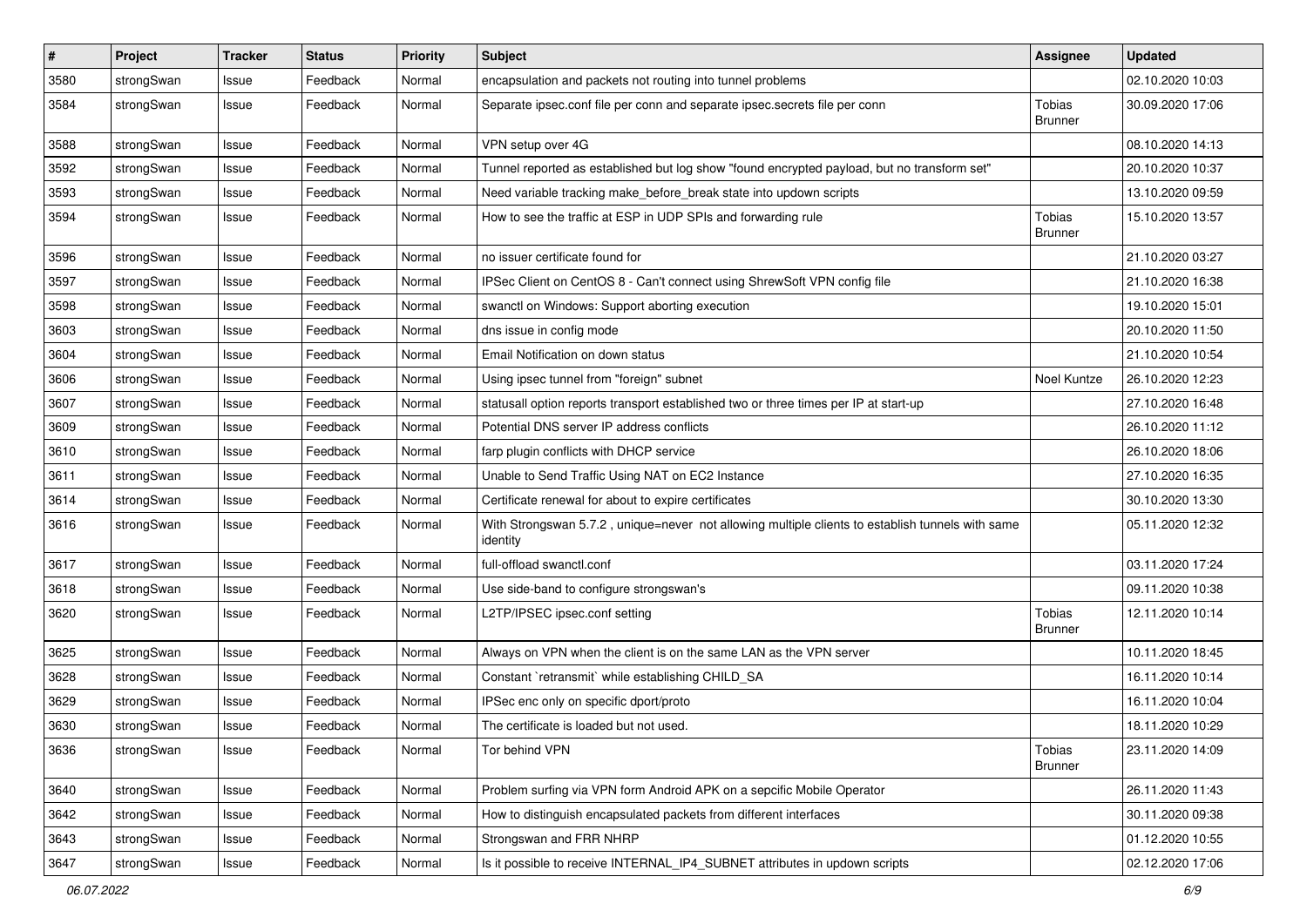| #    | Project    | <b>Tracker</b> | <b>Status</b> | <b>Priority</b> | <b>Subject</b>                                                                                                                      | <b>Assignee</b>                 | <b>Updated</b>   |
|------|------------|----------------|---------------|-----------------|-------------------------------------------------------------------------------------------------------------------------------------|---------------------------------|------------------|
| 3650 | strongSwan | Issue          | Feedback      | Normal          | HA behaves very strange                                                                                                             |                                 | 04.12.2020 08:53 |
| 3652 | strongSwan | Issue          | Feedback      | Normal          | In strongswan ipsec.conf, how to set the "ike" parameters so that it can support all hash Algorithm<br>and DH group server support? |                                 | 08.12.2020 12:35 |
| 3654 | strongSwan | Issue          | Feedback      | Normal          | The L2tp/ipsec tunnel interface will not be delete when the connect abnormal interrupt.                                             |                                 | 08.12.2020 12:24 |
| 3662 | strongSwan | Issue          | Feedback      | Normal          | unamed session                                                                                                                      |                                 | 04.01.2021 11:32 |
| 3663 | strongSwan | Issue          | Feedback      | Normal          | Multiple ways to end up with duplicate / redundant child SA entries                                                                 |                                 | 06.01.2021 16:15 |
| 3665 | strongSwan | Issue          | Feedback      | Normal          | When there is data flow, the VPN tunnel will not automatically connect                                                              | <b>Tobias</b><br><b>Brunner</b> | 05.01.2021 16:26 |
| 3668 | strongSwan | Issue          | Feedback      | Normal          | Configuring the strongSwan Helm chart on openshift                                                                                  | Tobias<br><b>Brunner</b>        | 07.01.2021 16:33 |
| 3669 | strongSwan | Issue          | Feedback      | Normal          | Failed connection to IKE_SA (Checkpoint Server)                                                                                     |                                 | 08.01.2021 17:58 |
| 3670 | strongSwan | Issue          | Feedback      | Normal          | Can routing rules be changed without terminating and re-initiating the tunnel                                                       |                                 | 12.08.2021 14:29 |
| 3671 | strongSwan | Issue          | Feedback      | Normal          | Windows client failed with 13843 against Strongswan via SQL backend                                                                 |                                 | 13.01.2021 14:43 |
| 3672 | strongSwan | Issue          | Feedback      | Normal          | ESP connection over IPv6                                                                                                            |                                 | 14.01.2021 17:04 |
| 3673 | strongSwan | Issue          | Feedback      | Normal          | IKEv2/IPSec MSCHAPv2 fails on Android 11 (API 30).                                                                                  | <b>Tobias</b><br><b>Brunner</b> | 17.01.2021 07:25 |
| 3678 | strongSwan | Issue          | Feedback      | Normal          | IKE authentication credentials are unacceptable - Ubuntu Server - Windows 10 client                                                 |                                 | 19.01.2021 18:29 |
| 3680 | strongSwan | Issue          | Feedback      | Normal          | How to unload a paritcular certificate from strongswan.                                                                             | <b>Tobias</b><br><b>Brunner</b> | 27.01.2021 09:28 |
| 3682 | strongSwan | Issue          | Feedback      | Normal          | Is there a way to mark special case traffic bypass the traffic selectors?                                                           |                                 | 03.02.2021 16:44 |
| 3683 | strongSwan | Issue          | Feedback      | Normal          | IKEV2 connection fail to rekey process                                                                                              |                                 | 28.01.2021 13:25 |
| 3685 | strongSwan | Issue          | Feedback      | Normal          | giving up after 5 retransmits                                                                                                       |                                 | 03.02.2021 16:59 |
| 3686 | strongSwan | Issue          | Feedback      | Normal          | Site to clients IPsec and private IP                                                                                                |                                 | 04.02.2021 11:11 |
| 3687 | strongSwan | Issue          | Feedback      | Normal          | Strongswan ipsec do not forward package to host                                                                                     |                                 | 02.02.2021 14:40 |
| 3692 | strongSwan | Issue          | Feedback      | Normal          | Failing IPsec Phase 2 connection between Centos 7 VPS and Cisco ASA5540                                                             |                                 | 04.02.2021 16:29 |
| 104  | strongSwan | Feature        | Feedback      | Normal          | Postgresgl Db Support                                                                                                               |                                 | 04.09.2019 10:05 |
| 162  | strongSwan | Feature        | Feedback      | Normal          | Submit ClusterIP patches mainline                                                                                                   |                                 | 14.12.2015 20:43 |
| 243  | strongSwan | Feature        | Feedback      | Normal          | Configure routing table in peer                                                                                                     | Tobias<br><b>Brunner</b>        | 23.05.2013 20:03 |
| 268  | strongSwan | Feature        | Feedback      | Normal          | support for ssh keypairs in strongswan network-manager plugin                                                                       | Tobias<br><b>Brunner</b>        | 19.02.2014 15:13 |
| 309  | strongSwan | Feature        | Feedback      | Normal          | Problem with Network Aliases for charon.interfaces_ignore and charon.interfaces_use                                                 | <b>Tobias</b><br><b>Brunner</b> | 21.03.2013 19:32 |
| 420  | strongSwan | Feature        | Feedback      | Normal          | Add more of the verbs that were supported by pluto to the updown plugin                                                             | Tobias<br><b>Brunner</b>        | 11.10.2013 07:56 |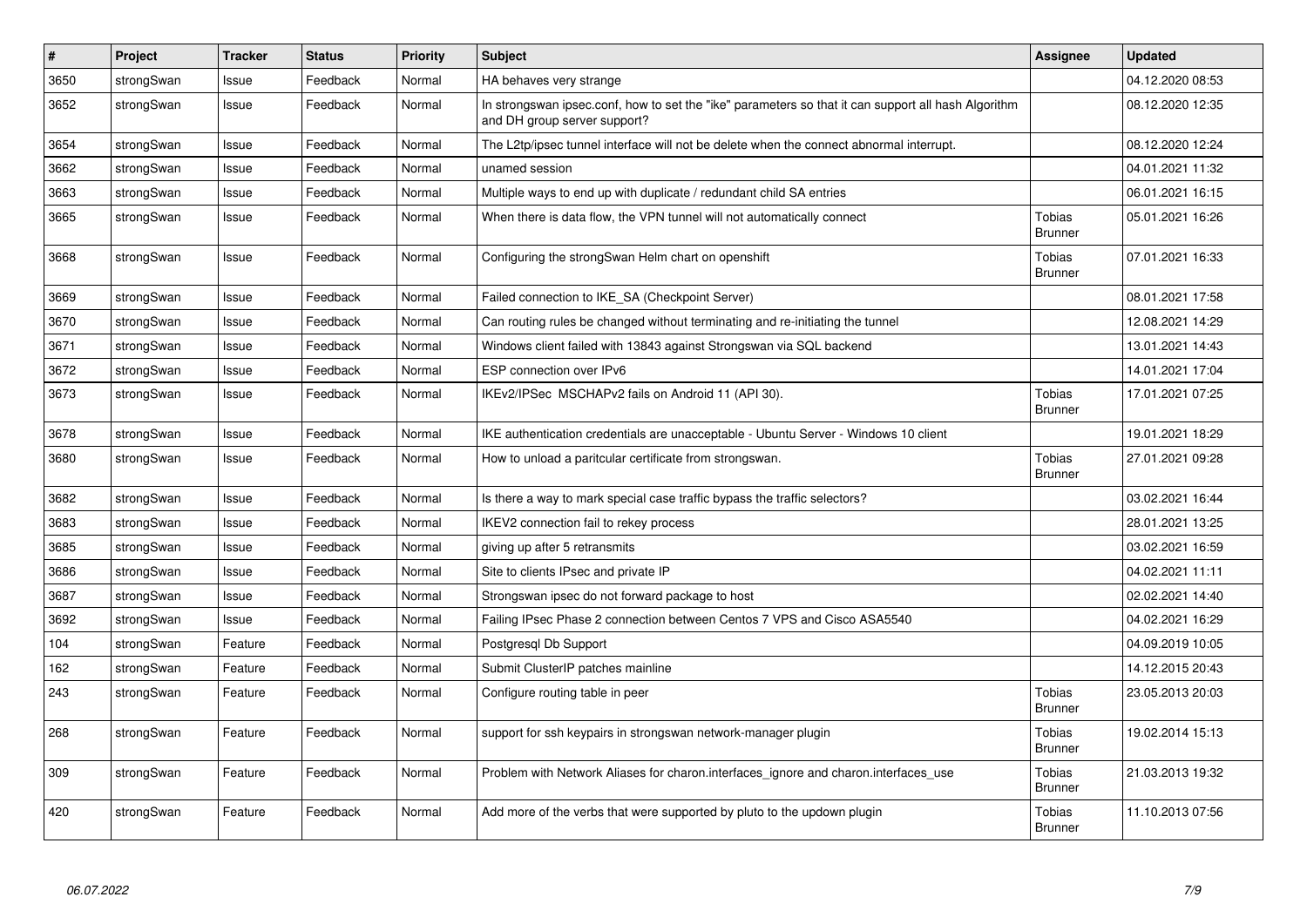| #    | Project    | <b>Tracker</b> | <b>Status</b> | <b>Priority</b> | <b>Subject</b>                                                                                                          | <b>Assignee</b>          | <b>Updated</b>   |
|------|------------|----------------|---------------|-----------------|-------------------------------------------------------------------------------------------------------------------------|--------------------------|------------------|
| 693  | strongSwan | Feature        | Feedback      | Normal          | Time policy for roadwarrior                                                                                             | Tobias<br><b>Brunner</b> | 02.09.2014 11:06 |
| 960  | strongSwan | Feature        | Feedback      | Normal          | Raise ALERT PROPOSAL MISMATCH IKE in IKE V1                                                                             | Martin Willi             | 30.08.2017 09:05 |
| 1000 | strongSwan | Feature        | Feedback      | Normal          | Raise ALERT TS MISMATCH in IKE V1                                                                                       |                          | 09.09.2015 12:47 |
| 1008 | strongSwan | Feature        | Feedback      | Normal          | FARP for IPv6                                                                                                           |                          | 14.12.2015 20:59 |
| 1079 | strongSwan | Feature        | Feedback      | Normal          | Future Plans for firwall configuration equivalent under FreeBSD                                                         |                          | 21.08.2015 15:58 |
| 1082 | strongSwan | Feature        | Feedback      | Normal          | Framed-Route to set leftsubnet                                                                                          |                          | 07.10.2016 10:02 |
| 1253 | strongSwan | Feature        | Feedback      | Normal          | Strongswan doesn't support CA bundles                                                                                   |                          | 19.01.2016 11:23 |
| 1482 | strongSwan | Feature        | Feedback      | Normal          | Allow changing init_limit_half_open etc. at runtime by reloading strongswan.conf                                        |                          | 26.05.2016 14:49 |
| 1506 | strongSwan | Feature        | Feedback      | Normal          | Enhance DoS protection to deny users that failed Authentication                                                         |                          | 17.06.2016 14:31 |
| 1559 | strongSwan | Feature        | Feedback      | Normal          | Expose received XAUTH/EAP username/password prompts via VICI, send secrets via VICI on<br>prompt                        |                          | 09.05.2017 16:28 |
| 2095 | strongSwan | Feature        | Feedback      | Normal          | Support liveness check in Strongswan                                                                                    |                          | 31.05.2017 00:56 |
| 2165 | strongSwan | Feature        | Feedback      | Normal          | missing LIBRESSL_VERSION_NUMBER support                                                                                 |                          | 03.11.2016 09:23 |
| 2185 | strongSwan | Feature        | Feedback      | Normal          | INTERNAL_IP4_SUBNET Attribute Support in Android Client                                                                 |                          | 10.12.2016 01:14 |
| 2202 | strongSwan | Feature        | Feedback      | Normal          | Radius NAS IP to be specified                                                                                           |                          | 18.01.2017 17:58 |
| 2307 | strongSwan | Feature        | Feedback      | Normal          | Permit installation of trap policy for CHILD_SA configurations with unset local_addrs                                   |                          | 26.04.2017 15:04 |
| 2495 | strongSwan | Feature        | Feedback      | Normal          | LibreSSL Plugin                                                                                                         |                          | 13.12.2017 09:29 |
| 2668 | strongSwan | Feature        | Feedback      | Normal          | UE shall include the DEVICE IDENTITY Notify payload                                                                     |                          | 22.05.2018 13:48 |
| 2729 | strongSwan | Feature        | Feedback      | Normal          | Does Swanctl provide the same option as Ipsec with the rightID using a %?                                               |                          | 20.09.2018 17:37 |
| 2793 | strongSwan | Feature        | Feedback      | Normal          | Remote identity with certificate                                                                                        |                          | 15.10.2018 10:20 |
| 2814 | strongSwan | Feature        | Feedback      | Normal          | Force Keepalive Packets if There is no NAT                                                                              |                          | 29.10.2018 15:47 |
| 2972 | strongSwan | Feature        | Feedback      | Normal          | how to add X509v3 Key Usage: Key Encipherment                                                                           |                          | 13.03.2019 13:59 |
| 3104 | strongSwan | Feature        | Feedback      | Normal          | EAP-RADIUS: binding address feature for routers with multiple interfaces connected to LAN.                              |                          | 17.06.2021 02:26 |
| 3135 | strongSwan | Feature        | Feedback      | Normal          | Android client - settings for connection re-try                                                                         |                          | 12.08.2019 16:32 |
| 3162 | strongSwan | Feature        | Feedback      | Normal          | Strongswan Android support for default DNS suffixes (UNITY DEF DOMAIN flag)                                             |                          | 29.08.2019 10:29 |
| 3422 | strongSwan | Feature        | Feedback      | Normal          | Allow multiple local.id to be specified in a single connection?                                                         |                          | 23.04.2020 13:19 |
| 3653 | strongSwan | Feature        | Feedback      | Normal          | Is there any possibility to pass any non-standard parameters for tunnels (ike or child sa) for use by<br>custom plugin? |                          | 08.12.2020 11:03 |
| 3689 | strongSwan | Feature        | Feedback      | Normal          | Auto-connect on Wi-Fi network.                                                                                          |                          | 03.02.2021 16:32 |
| 302  | strongSwan | <b>Bug</b>     | Feedback      | Normal          | No matching outbound IPsec policy                                                                                       | Tobias<br><b>Brunner</b> | 01.03.2013 12:19 |
| 456  | strongSwan | <b>Bug</b>     | Feedback      | Normal          | StrongSwan client for OS X crashes                                                                                      | Martin Willi             | 21.03.2014 12:16 |
| 1068 | strongSwan | <b>Bug</b>     | Feedback      | Normal          | strongswan 5.3.2 and IKEv1 in transport mode causes NO_PROPOSAL_CHOSEN error                                            |                          | 26.01.2018 13:30 |